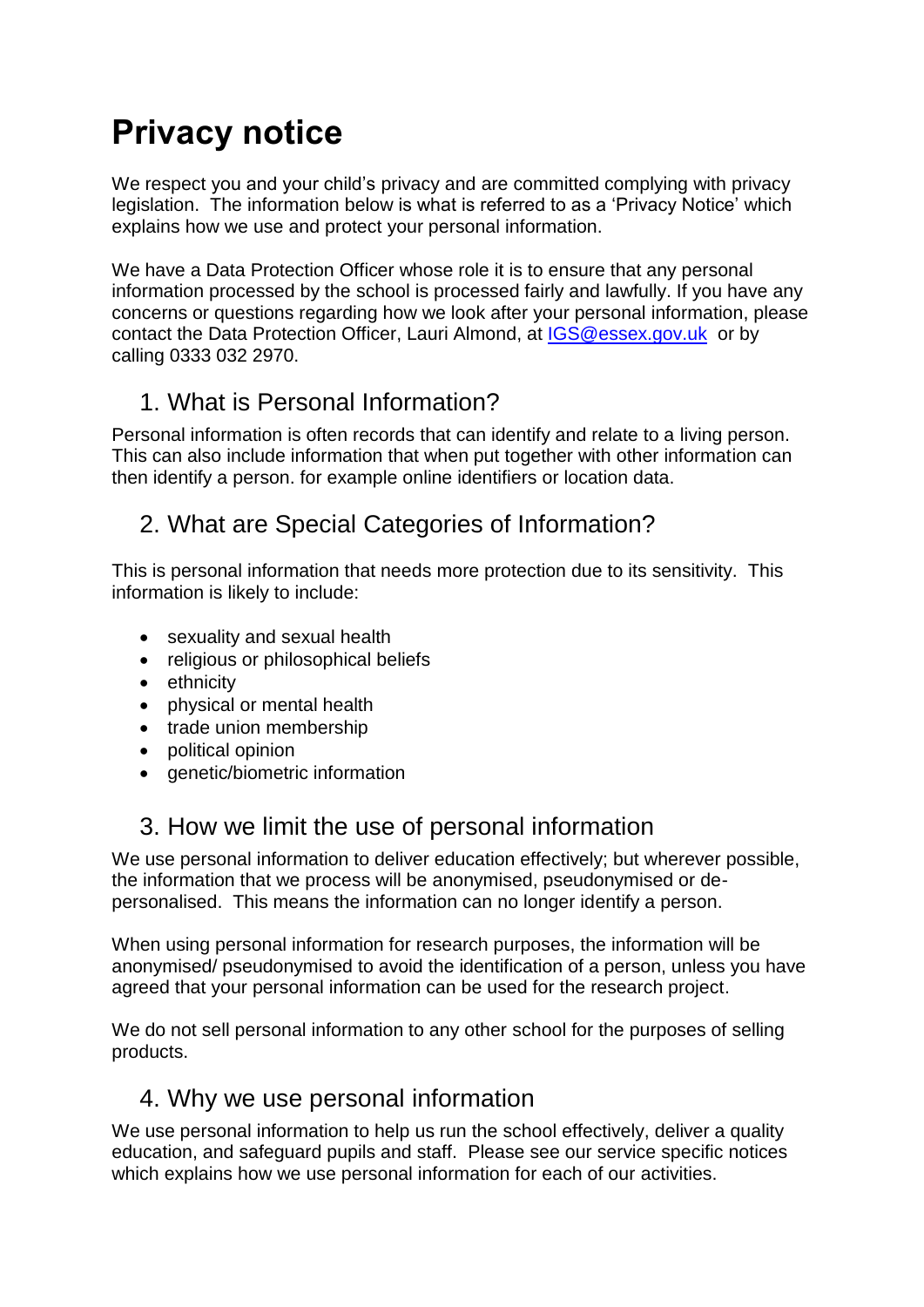# 5. Your privacy rights

The law provides you with a number of rights to control the processing of your personal information:

## Accessing the information we hold about you

You have the right to ask for all the information we have about you. When we receive a request from you in writing, we must normally give you access to everything we have recorded about you. However, we will not let you see any parts of your record which contain:

- Confidential information about other people; or
- Information a professional thinks will cause serious harm to your or someone else's physical or mental wellbeing; or
- If we think that the prevention or detection of crime may be adversely affected by disclosing information to you.

This applies to paper and electronic records. If you ask us, we will also let others see your record (except if one of the points above applies). If you cannot ask for your records in writing, we will make sure there are other ways you can apply. If you have any queries regarding access to your information please contact schooloffice or 01255 880268.

# Changing information you believe to be inaccurate

You should let us know if you disagree with something written on your file. We may not always be able to change or remove the information; however, we will correct factual inaccuracies and may include your comments in the records. [Please use the](https://forms.essex.gov.uk/default.aspx/RenderForm/?F.Name=r4Qcams7sBg&HideAll=1)  [contact details above to report inaccurate information.](https://forms.essex.gov.uk/default.aspx/RenderForm/?F.Name=r4Qcams7sBg&HideAll=1)

# Asking for your information to be deleted (right to be forgotten)

In some circumstances you can request the erasure of the personal information used by us, for example:

- Where the personal information is no longer needed for the purpose for which it was collected
- Where you have withdrawn your consent to the use of your information and there is no other legal basis for the processing
- Where there is no legal basis for the use of your information
- Where erasure is a legal obligation

Where personal information has been shared with others, we shall make every reasonable effort to ensure those using your personal information comply with your request for erasure.

Please note that the right to erasure does not extend to using your personal information where:

- Is required by law
- It is used for exercising the right of freedom of expression
- It is in the public interest in the area of public health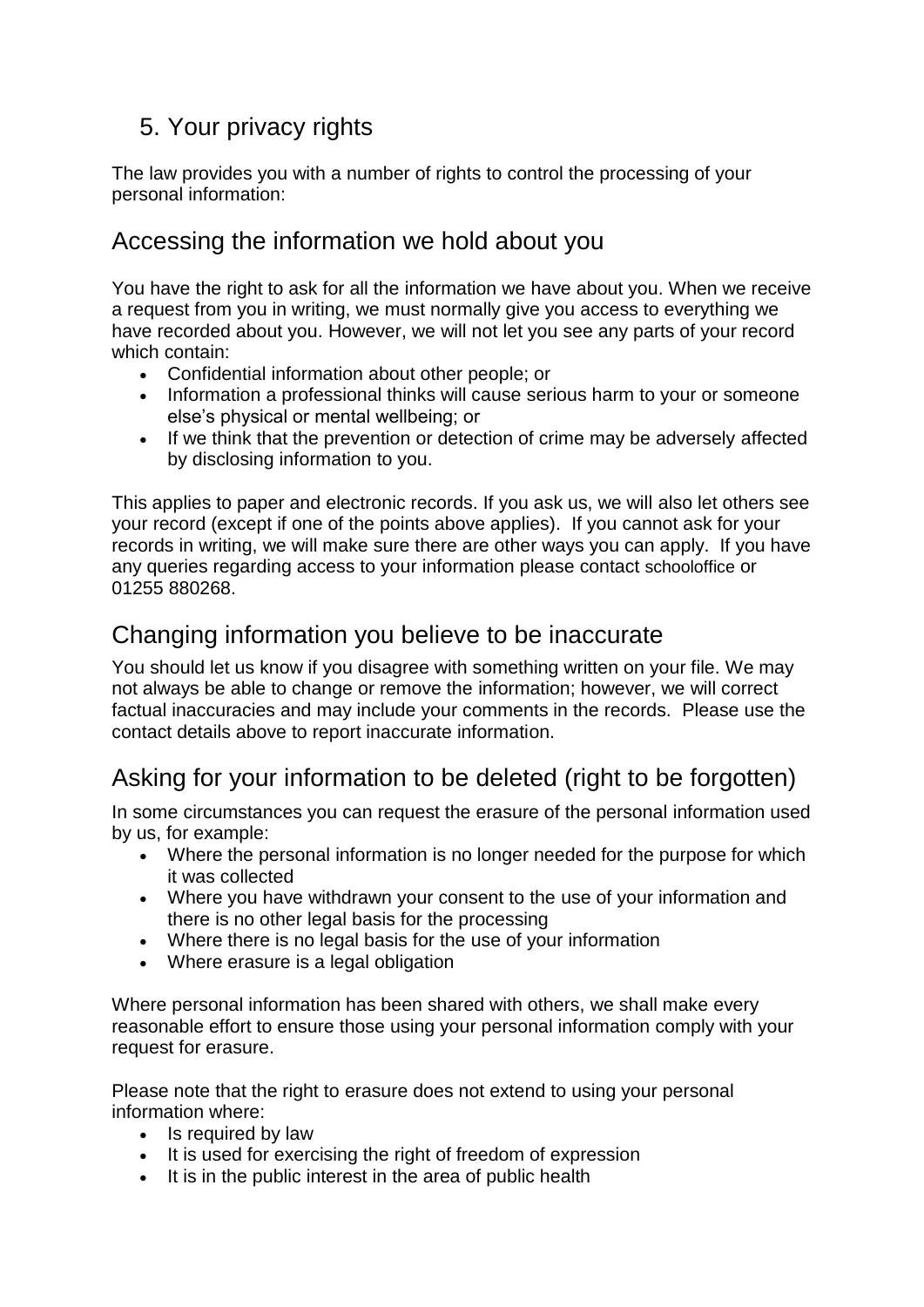- It is for archiving purposes in the public interest, scientific or historical research purposes, or statistical purposes where it would seriously affect the achievement of the objectives of the processing
- It is necessary for the establishment, defense or exercise of legal claims.

# Restricting what your information is used for

You have the right to ask us to restrict what we use your personal information for where one of the following applies:

- You have identified inaccurate information, and have notified us of this
- Where using your information is unlawful, and you wish us to restrict rather than erase the information
- Where you have objected to us using the information, and the legal reason for us using your information has not yet been provided to you

When information is restricted it cannot be used other than to securely store the information, and with your consent, to handle legal claims, protect others, or where it is for important public interests of the UK. Where restriction of use has been granted, we will inform you before the use of your personal information is resumed.

You have the right to request that we stop using your personal information in some circumstances, for example where we are relying on your consent. However we are required by law to use personal information to deliver education services so for those purposes we could not grant your request.

## Computer based decisions about you and if you are 'profiled'

You have the right to object about decisions being made about you by automated means (by a computer and not a human being), unless it is required for any contract you have entered into, required by law, or you have consented to it. You also have the right to object if you are being 'profiled'. Profiling is where decisions are made about you based on certain things in your personal information.

If you have concerns regarding automated decision making, or profiling, please contact the school who will advise you about how your information is being used.

# 6. Who will we share your personal information with?

As explained in our service specific notices we use a range of companies and partners to either store personal information or to manage it for us. Where we have these arrangements there is always a contract, memorandum of understanding or information sharing protocol in place to ensure that the school complies with information protection law. We complete privacy impact assessments before we share personal information to ensure their compliance with the law.

Sometimes we have a legal duty to provide information about people to other schools, e.g. Child Protection concerns or statutory returns to the Department for Education, for example the school census.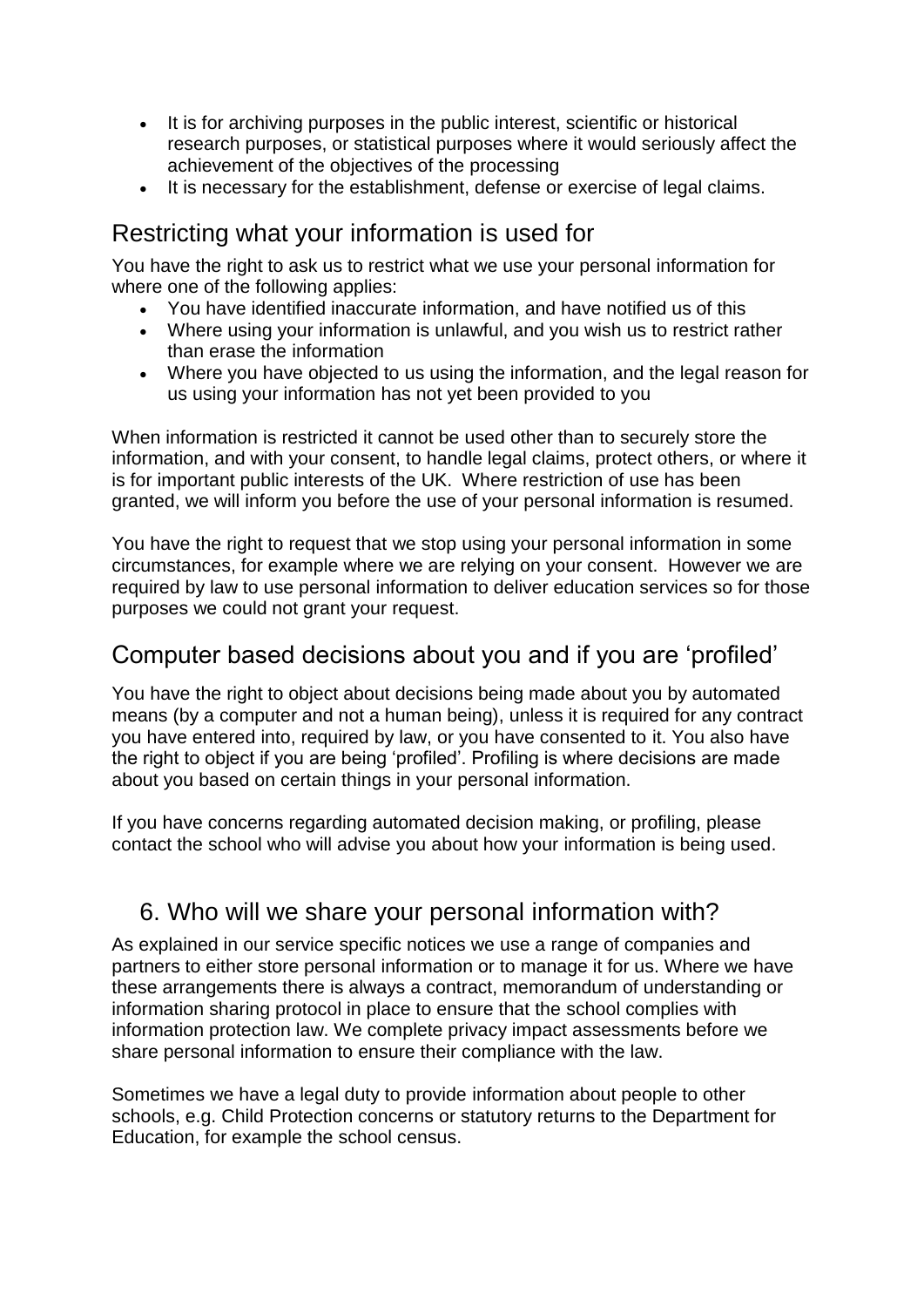We may also share your personal information when we feel there is a good reason that is more important than protecting your confidentiality. This does not happen often, but we may share your information:

- To find and stop crime or fraud; or
- if there are serious risks to the public, our staff or to other professionals; or
- to protect a child.

The law does not allow us to share your information without your permission, unless there is proof that someone is at risk or it is required by law. This risk must be serious before we can go against your right to confidentiality. When we are worried about physical safety or we feel that we need to take action to protect someone from being harmed in other ways, we will discuss this with you and, if possible, get your permission to tell others about your situation. We may still share your information if we believe the risk to others is serious enough to do so.

There may also be rare occasions when the risk to others is so great that we need to share information straight away. If this is the case, we will make sure that we record what information we share and our reasons for doing so. We will let you know what we have done and why as soon as or if we think it is safe to do so.

We are required by law to share certain information with the Department for Education; for more details on how they use personal information please click [here](https://www.gov.uk/guidance/data-protection-how-we-collect-and-share-research-data)

We are also required to share some information with Essex County Council; for more details on how they use personal information please click [here](http://www.essex.gov.uk/privacy-notices/Pages/Default.aspx)

If you live or attend school in Southend Borough Council area you will find their privacy notice [here](https://www.southend.gov.uk/privacynotice)

If you live or attend school in the Thurrock Council area you will find their privacy notice [here](https://www.thurrock.gov.uk/privacy)

#### 7. How do we protect your information?

We will do what we can to make sure we hold personal records (on paper and electronically) in a secure way, and we will only make them available to those who have a right to see them. Our security measures include:

- Encryption allows information to be hidden so that it cannot be read without special knowledge (such as a password). This is done with a secret code or cypher. The hidden information is said to be encrypted.
- Controlling access to systems, networks and buildings allows us to stop people who are not allowed to view your personal information from getting access to it.
- Training for our staff allows us to make them aware of how to handle information and how and when to report when something goes wrong.
- Ways for us to access your information should something go wrong and our systems not work, including how we manage your information in event of an emergency or disaster.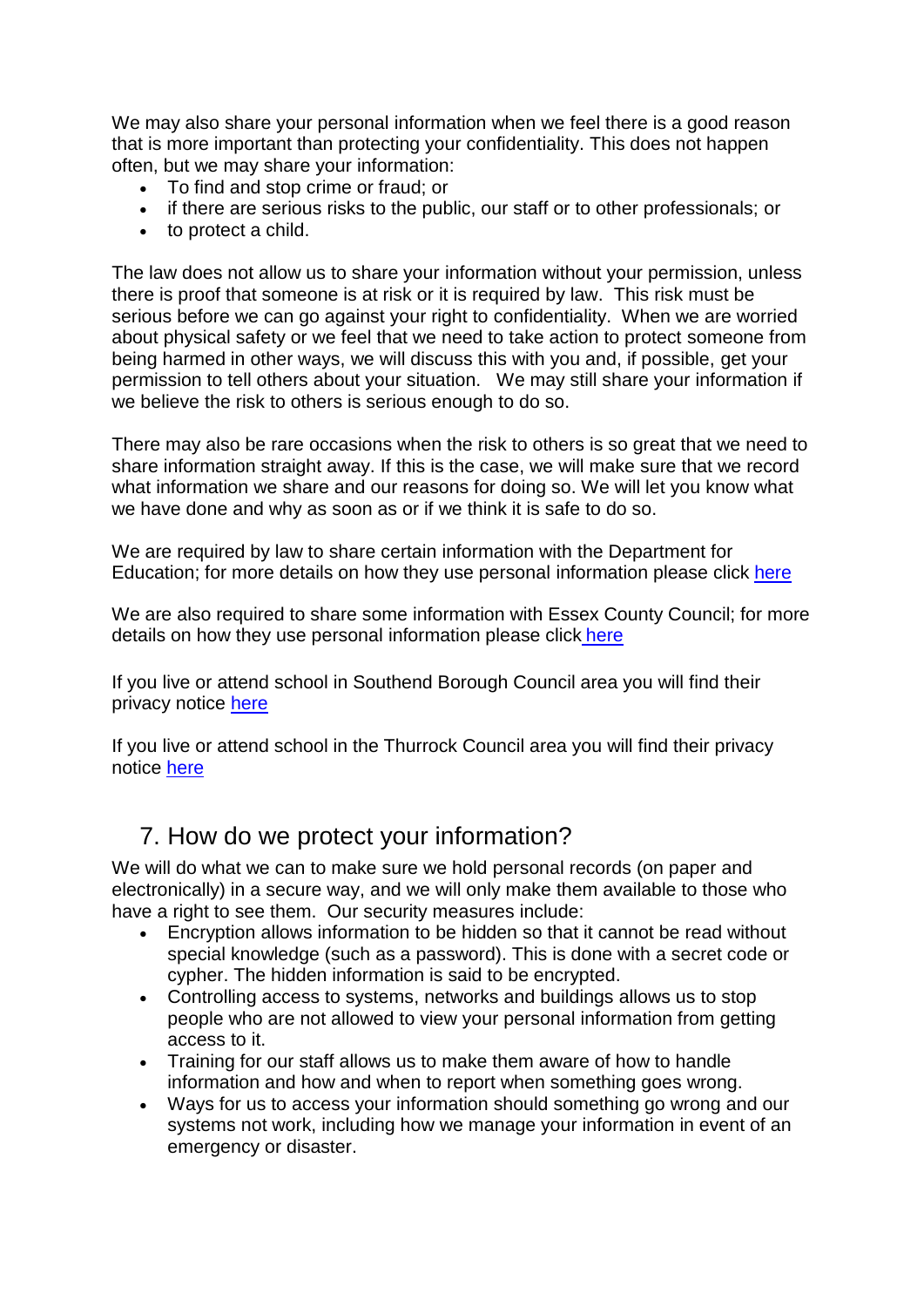• Regular testing of our technology and processes including keeping up to date on the latest security updates (commonly called patches).

# If your information leaves the country

Sometimes, for example where we receive a request to transfer school records to a new school, it is necessary to send that information outside of the UK. In such circumstances additional protection will be applied to that information during its transfer, and where the receiving country does not have an adequacy decision, advice will be sought from the Information Commissioners Office prior to the information being sent.

# 8. How long do we keep your personal information?

Our retention schedule lists how long your information may be kept for different purposes. Please click [here](https://c.ymcdn.com/sites/irms.site-ym.com/resource/collection/8BCEF755-0353-4F66-9877-CCDA4BFEEAC4/2016_IRMS_Toolkit_for_Schools_v5_Master.pdf)

# 9. Where can I get advice?

You can contact our Data Protection Officer at [IGS@essex.gov.uk](mailto:IGS@essex.gov.uk) or by calling 0333 032 2970.

For independent advice about information protection, privacy and information sharing issues, you can contact the Information Commissioner's Office (ICO) at:

Information Commissioner's Office Wycliffe House Water Lane Wilmslow Cheshire SK9 5AF

Tel: 0303 123 1113 (local rate) or 01625 545 745 if you prefer to use a national rate number

Alternatively, visit [ico.org.uk](https://ico.org.uk/) or email [casework@ico.org.uk.](mailto:casework@ico.org.uk)

# 10. Cookies & how you use this website

To make this website easier to use, we sometimes place small text files on your device (for example your iPad or laptop). These are known as 'cookies'. Most big websites do this too.

They improve things by:

- remembering the things you've chosen, so you don't have to keep re-entering them whenever you visit a new page
- remembering information you've given (for example, your address) so you don't need to keep entering it
- measuring how you use the website so we can make sure it meets your needs.